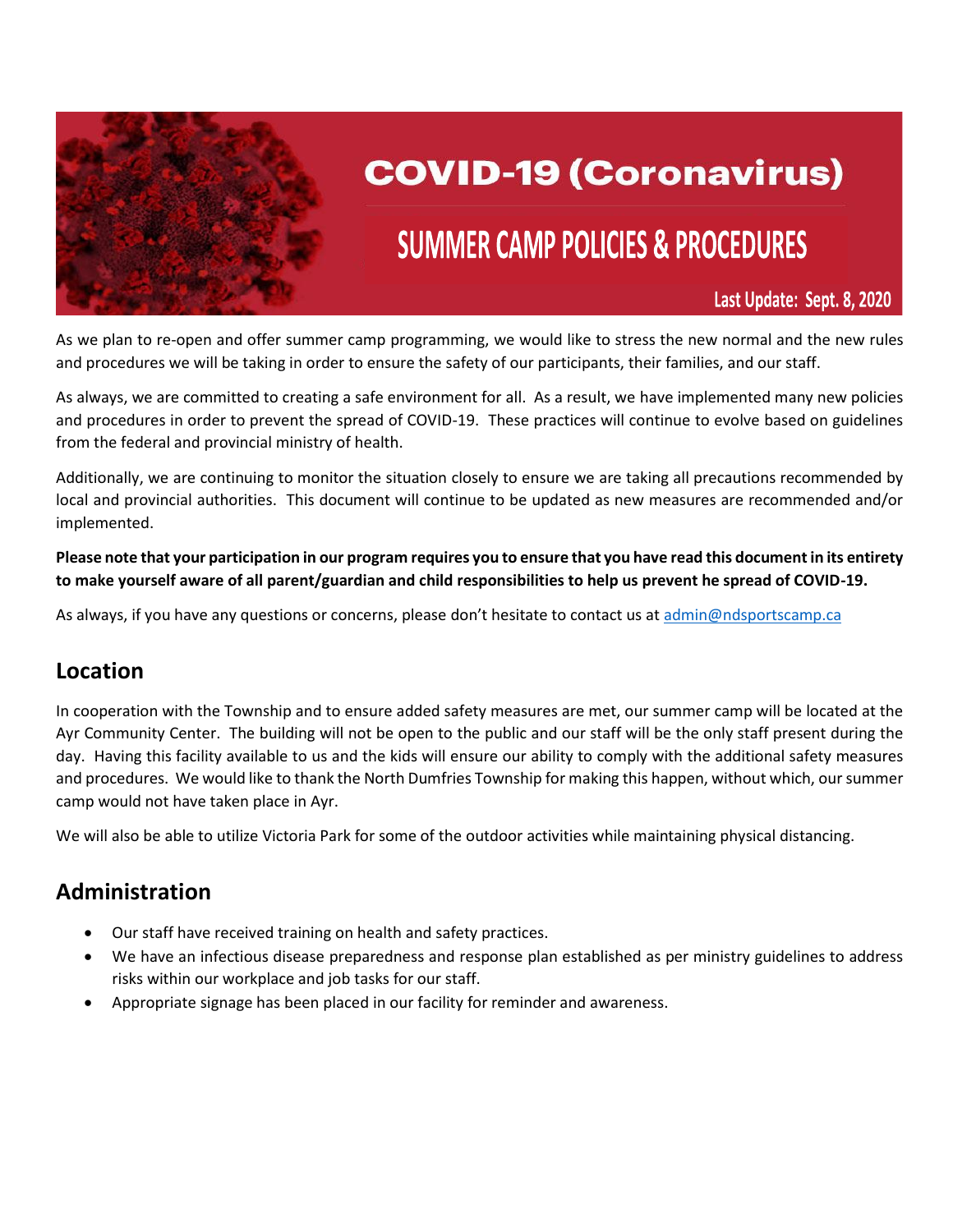# **Sanitization & Facility Cleanliness**

- Sanitization supplies that contain a DIN number and meet the Ministry of Health guidelines will be used to perform all cleaning and cleaning logs will be kept.
- All commonly touched surfaces including washroom facilities will be cleaned and sanitized at least twice daily.
- Program equipment will be of material that can be sanitized and will be cleaned and sanitized between the use of each cohort.
- Children will be seated at their own table, one child per table, for lunch and snacks and tables and chairs will be cleaned and sanitized after each use.

# **What Camp Participants Are Allowed To Bring**

- Personal items (such as toys) will NOT be permitted. The only items children will be allowed to bring from home will listed on the parent information sheet provided the week before camp.
- All items required for camp (i.e. lunches, water bottles, etc.) must be clearly labelled with the participant's first and last name.

### **Physical Distancing**

- We have limited our camp registration to ensure our ability to implement our safety and procedures plan.
- Children will be placed in cohorts based on age and arrival and departure times. Each group will have a maximum of 15 children.
- Each group will be provided their own locker room and their own bathroom facility.
- Each group will remain together for the full week of camp.
- There will be no interaction between groups.
- The building will be sectioned into several different activity areas and only one cohort will be permitted to use each area at any given time.
- Outdoor facilities will also be utilized as much as possible and cohorts will maintain a distance of at least 2 meters between other cohorts and any other individuals outside.
- Directional arrows will be placed on the floor to direct foot traffic flow as groups move between activity areas.
- Each group will have their own lunch and snack times and children will sit at their own table to eat.
- Activities will be modified to promote physical distancing. Some of the physical distancing activities we are considering include:
	- $\triangleright$  Shooting pad with synthetic ice
	- ➢ Basketball
	- ➢ Nerf wars
	- ➢ Tennis
	- $\triangleright$  Track and field
	- $\triangleright$  Flag football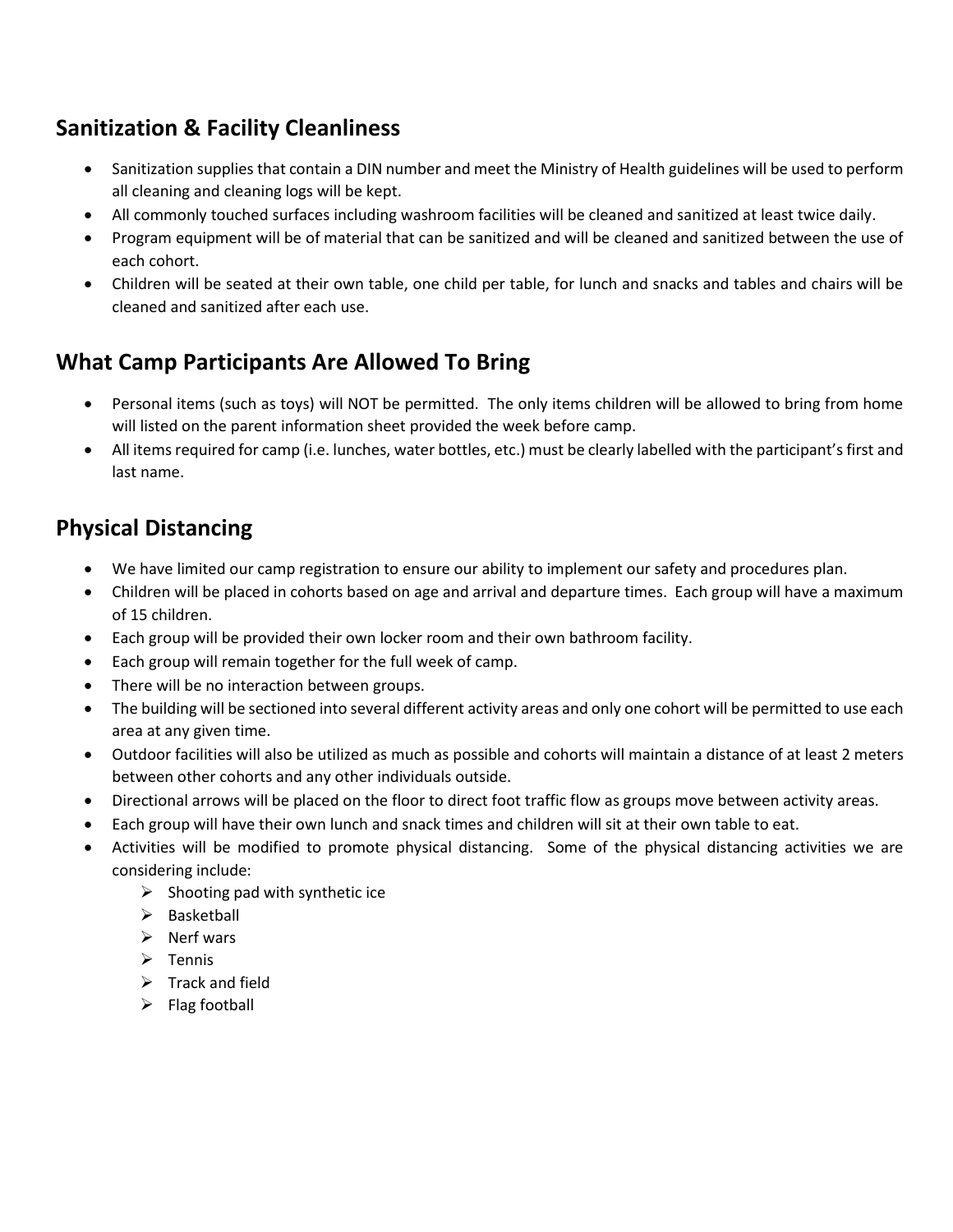### **Pick Up & Drop Off Procedures**

- Wherever possible, please only bring one adult to pick-up/drop-off and keep the pick-up/drop-off person consistent throughout the week.
- Everyone entering the building will do so through the main doors at the front of the building. Everyone exiting the building will do so through the side door of the building.
- Entrance to the building will only be permitted after:
	- $\triangleright$  having completed and passed our daily online health questionnaire
	- $\triangleright$  conducting an on-site temperature scan that generates a result less than 37.8 degrees Celsius.

#### **Staff & Participant Health**

- No staff or participants displaying any signs or symptoms related to COVID-19 will be permitted to enter the building.
- It will be recommended that any staff or camp participants that are symptomatic be tested for COVID-19. If they receive a negative test result they can return to camp 24 hours after they are symptom free (a repeat test withing 24-48 hours should be considered if clinical suspicion is high).
- Anyone who tests positive for COVID-19 will be excluded from camp for 14 days after the onset of symptoms and until clearance has been received from the local public health unit.
- Staff and camp participants will be required to immediately wash their hands upon entering the building and prior to leaving, as well as at key points throughout the day.
- All camp participants will receive a health and safety tutorial on the first day of camp related to proper handwashing, cough/sneeze etiquette, etc. Daily reminders will also be provided.
- Personal Protective Equipment (PPE) has been provided to all staff.
- Campers will be provided with their own washable/reusable face mask to keep and use for the week and may be required to wear it during times when physical distancing is not possible. These masks will be individually numbered to ensure no sharing of masks.

#### **Symptoms While At Camp**

If at any point during camp a child exhibits any symptoms of COVID-19, the child will be placed in our designated isolation room with a KN95 mask until picked up by a parent/guardian. During this time, a staff member will be present to supervise the child. Staff will be provided with a mask and face shield to wear during this time. Once the child has been picked up, the isolation room will be cleaned and sanitized and any items that cannot be will be removed and stored in a sealed container for a minimum of 7 days.

Local health authorities will be notified, and they will conduct their own tests and contact tracing as they deem appropriate. While most symptoms are common without the child having contracted COVID-19, we will assume the child has contracted the virus out of abundance of caution.

- While awaiting their COVID-19 test results, the child will not be permitted back at camp.
- If test results come back negative the child may then return to camp.